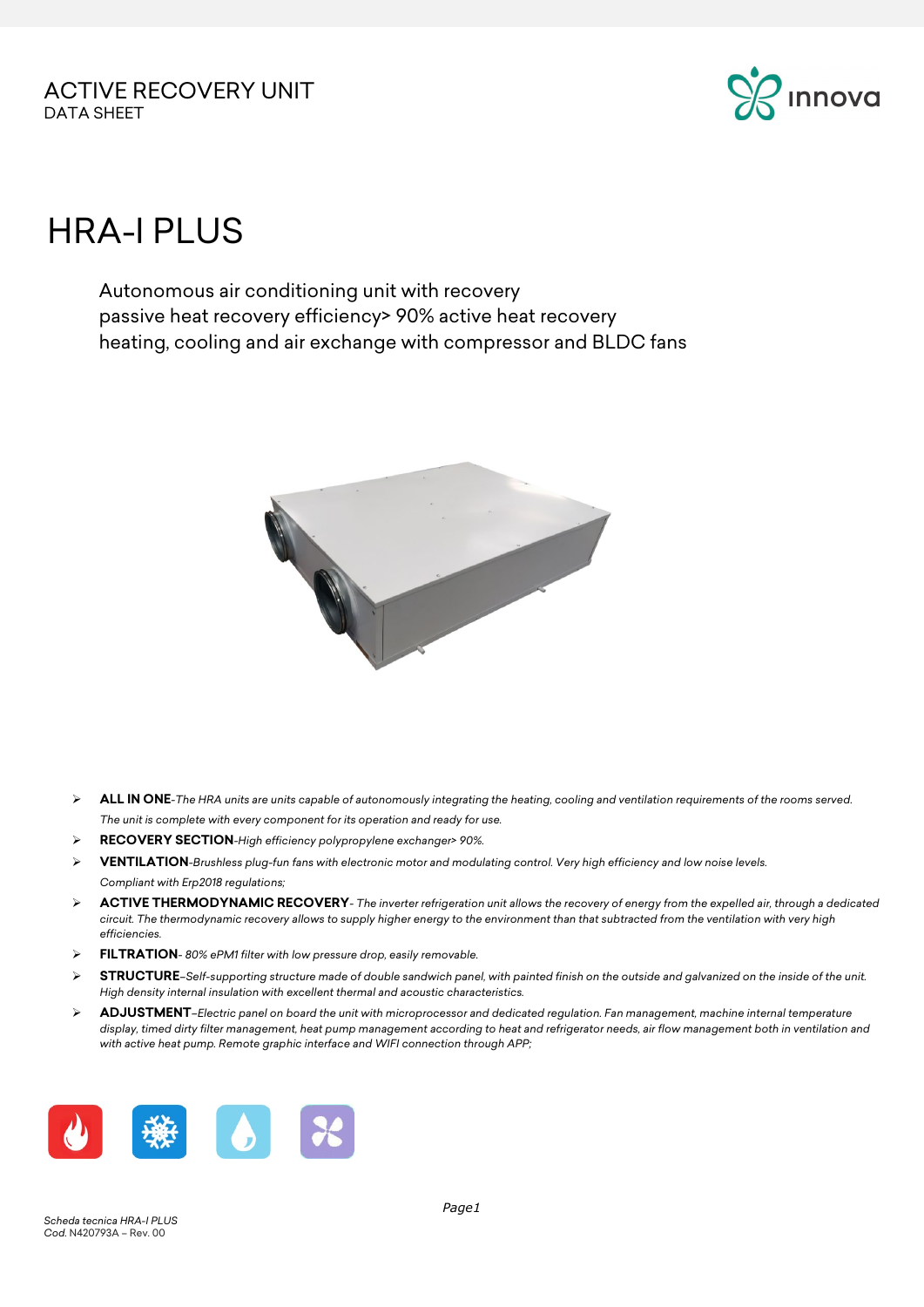

### **GENERAL FEATURES**

# **STRUCTURE**

High strength structure with frame self-supporting in sheet metal Choice of materials with high Characteristics of thermal and acoustic insulation





The unit is equipped with centrifugal fans with low electronic motor constant consumption and flow rate

### RECOVERER

High efficiency countercurrent cross flow polypropylene heat exchanger.









# BLDC COMPRESSOR

High efficiency rotary compressor with BLDC motor and control Driver;



# **FILTRATION**

Upstream of the recuperator they are present two filters with PM1 filtration class 80%; Removal can take place without the aid of any tools



# **MICROPROCESSOR**

System management entrusted to electronics advanced but easy to manage. Remote control with WIFI card and management with APP for the main functions of the unit;

*Page2*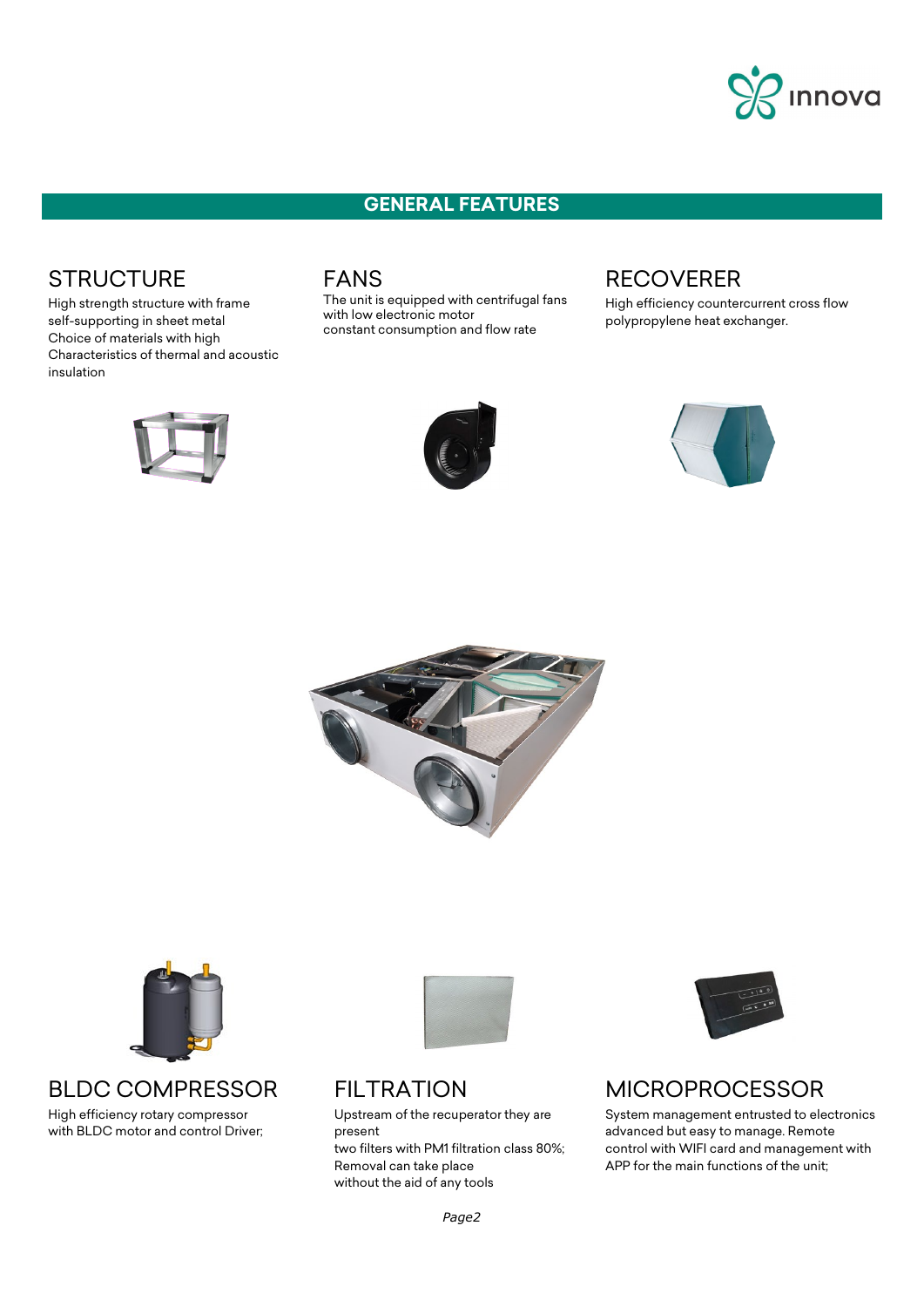

### **TECHNICAL FEATURES**

The HRA-I PLUS is an active recovery unit for space heating, cooling and air renewal.

The unit consists of a monobloc including every component for correct operation: fans, refrigeration circuit with high efficiency compressors, air filtration sections and high efficiency counter-current heat recovery unit.

HRA can work as a passive heat recovery unit and as a thermodynamic active heat recovery unit and is particularly suitable for residential premises, it is supplied plug-and-play for a quick and simplified installation.

| <b>ALL IN ONE:</b>                    | Complete unit capable of exchanging the air and integrating the cooling thermal demands<br>of the served environments. The unit is complete with every component for its operation<br>and ready for use.                                                                                                                                              |
|---------------------------------------|-------------------------------------------------------------------------------------------------------------------------------------------------------------------------------------------------------------------------------------------------------------------------------------------------------------------------------------------------------|
| <b>RECOVERY SECTION:</b>              | High efficiency countercurrent cross flow polypropylene exchanger.<br>Low freezing temperatures and operation down to -25 °C.<br>Very high exchange efficiency                                                                                                                                                                                        |
| <b>VENTILATION:</b>                   | Forward curved centrifugal fans with directly brushless motor<br>directly coupledwith constant flow function;                                                                                                                                                                                                                                         |
| <b>ACTIVE THERMODYNAMIC RECOVERY:</b> | The unit allows the passive and active recovery of the energy of the expelled air. Thanks to<br>its refrigeration circuit, the thermodynamic recovery allows to supply energy to the<br>environment in a higher quantity than that subtracted from ventilation.                                                                                       |
| <b>FILTRATION:</b>                    | Upstream of the recuperator there is an ePM1 filter on the supply air and an ePM1 filter<br>on the exhaust air at low pressure drops.                                                                                                                                                                                                                 |
| <b>STRUCTURE:</b>                     | Self-supporting frame in sheet metal<br>Sandwich panels in galvanized sheet, painted externally, with interposed polystyrene<br>insulation, internal infill panels in thick galvanized sheet.                                                                                                                                                         |
| <b>REFRIGERANT CIRCUIT:</b>           | Made of brazed copper complete with:<br>High efficiency BLDC compressor, filter drier, finned coils, electronic expansion valve and<br>safety devices.                                                                                                                                                                                                |
| <b>ADJUSTMENT:</b>                    | Electrical panel on board the unit with microprocessor and dedicated regulation. Fan<br>management, visualization and temperature setpoint, timed dirty filter management.<br>Defrost algorithm management optimized for operation with low external temperatures;<br>Panel with graphic interface and WIFI with connection up to 15 m from the unit; |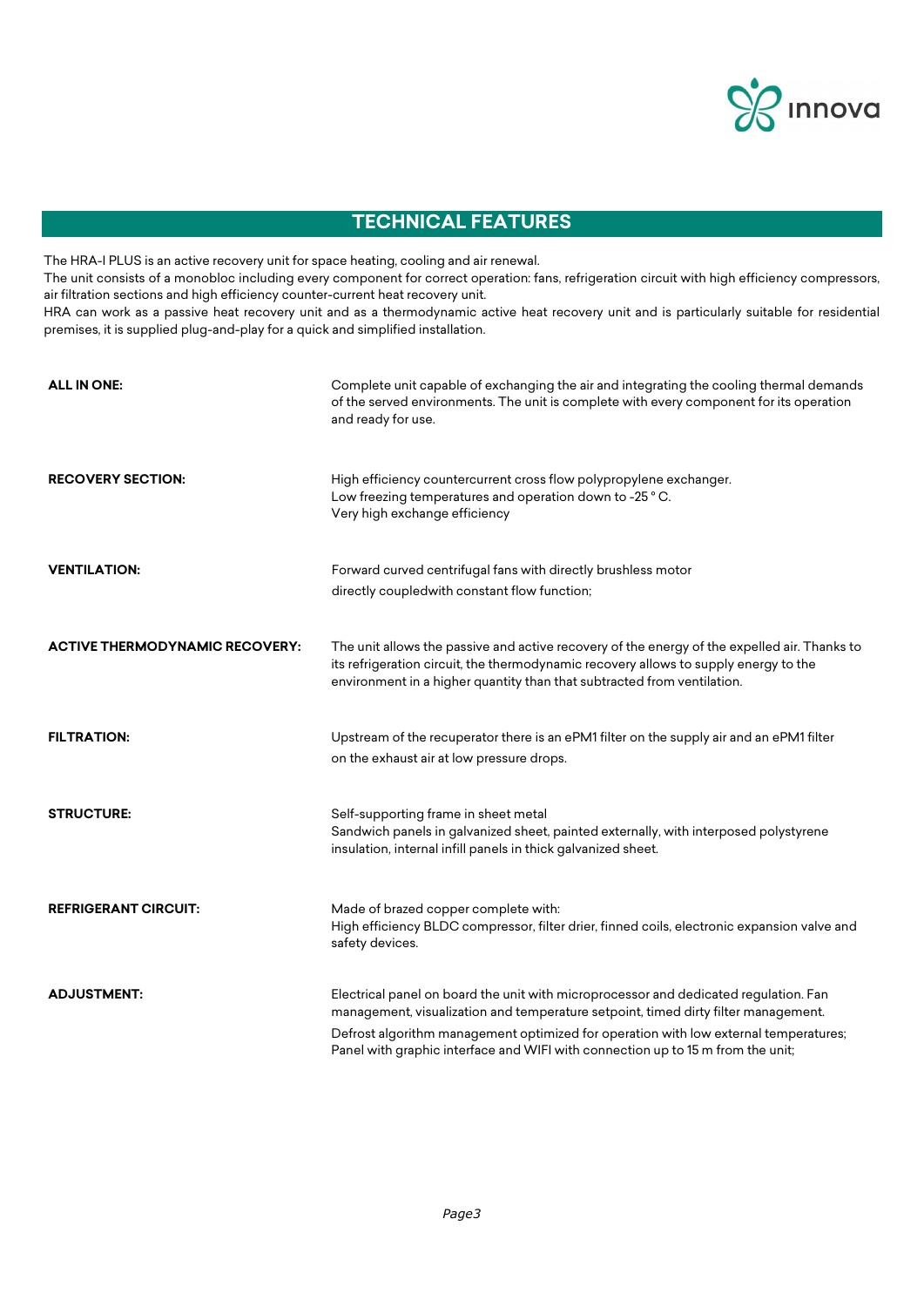

# **UNIT CONFIGURATION**

|                  |  | -3- |  |
|------------------|--|-----|--|
| HRA-I PLUS 50/15 |  |     |  |

**(1) Defines the flow of fresh air** 300/450 m model<sup>3</sup>/ h with recirculation

**2) Configuration** A: With integrated recirculation management

**3) Type of installation** H: Horizontal

**4) Electronic type** Y: Electronics Y version (INVERTER unit)

**CONFIGURATION HRA-I PLUS 50/15**

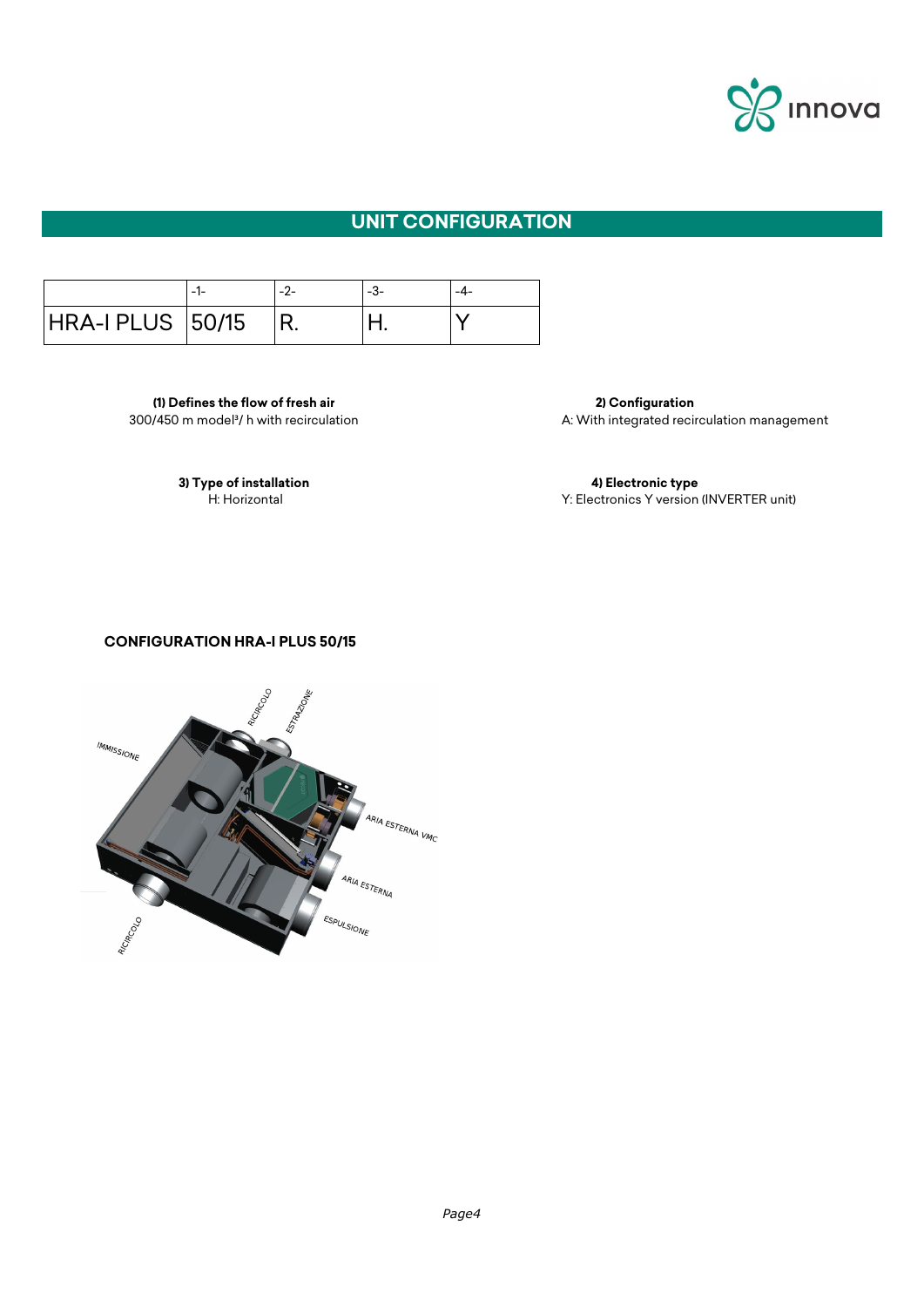

# **COMPOSITION OF THE UNIT**

| HRA-I PLUS 50/15 H                                |           |  |
|---------------------------------------------------|-----------|--|
| <b>REFRIGERANT CIRCUIT</b>                        |           |  |
| BLDC high efficiency horizontal rotary compressor | $\bullet$ |  |
| Copper tube coils with aluminum fins              | $\bullet$ |  |
| 4-way reversing valve                             |           |  |
| Electronic expansion valve                        |           |  |
| Filter drier                                      |           |  |
| Battery and compressor discharge probes           |           |  |
| <b>AERAULIC CIRCUIT</b>                           |           |  |
| High efficiency polypropylene heat recovery unit  |           |  |
| Forward blade fans with EC motor                  |           |  |
| PM1 filter 80%                                    |           |  |
| Coarse recirculation filter                       |           |  |
| Radial fans with EC motor for VMC                 |           |  |
| <b>ELECTRICAL CIRCUIT</b>                         |           |  |
| Compressor driver                                 | $\bullet$ |  |
| MCU control board                                 | $\bullet$ |  |
| Air quality sensor                                |           |  |
| Humidity sensor                                   |           |  |

● = Installed as standard

/ = not available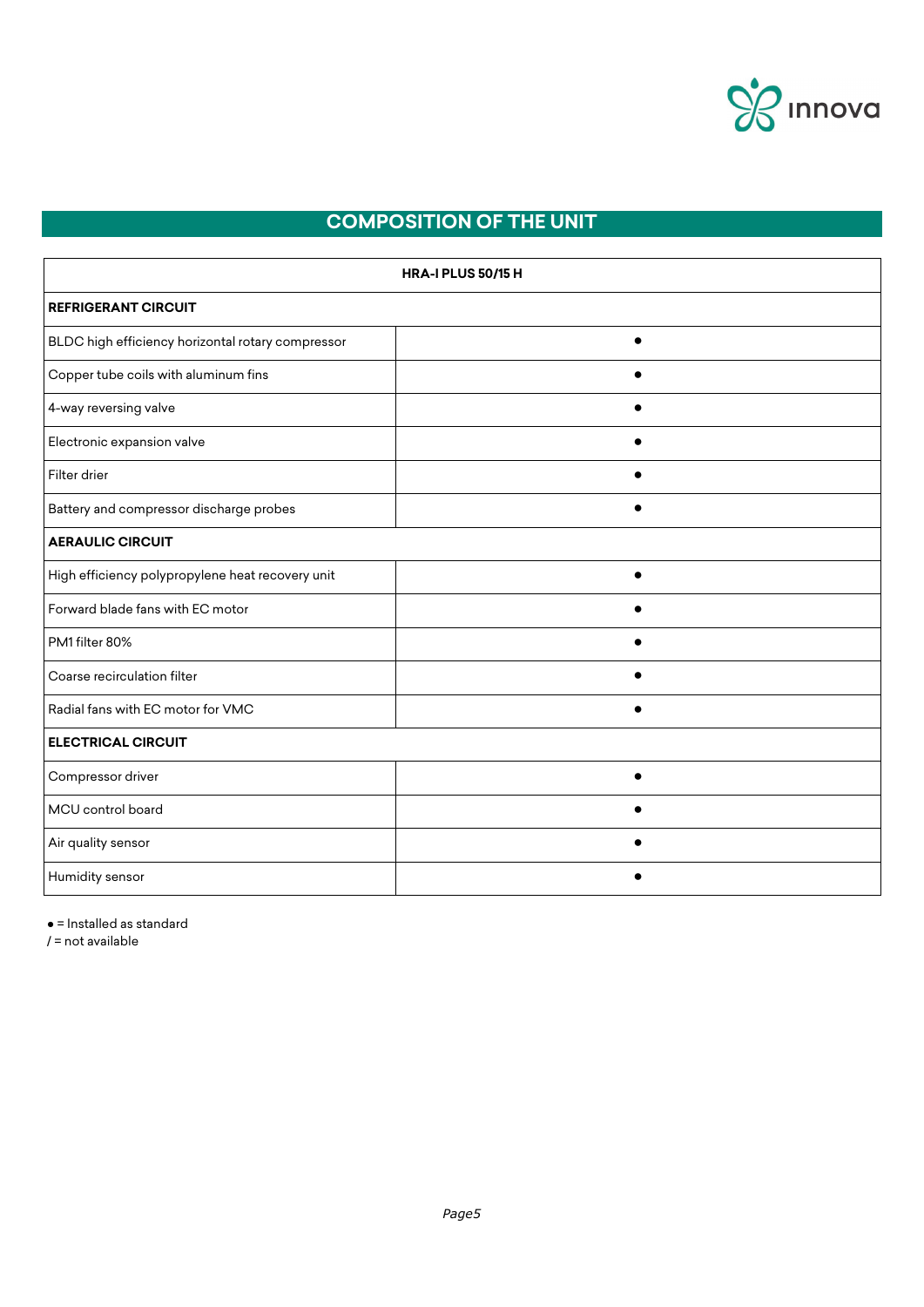

### **TECHNICAL DATA**

| Size                                 | 50/15   |                                                                                      |
|--------------------------------------|---------|--------------------------------------------------------------------------------------|
|                                      |         |                                                                                      |
| Type of fans                         |         | Centrifugal with forward blades and radial with backward blades with Brushless motor |
| N ° Fans                             |         | 4                                                                                    |
| Nominal air flow rate for fresh air  | $m^3/h$ | 0/150                                                                                |
| Nominal recirculation air flow       | $m^3/h$ | 300/450                                                                              |
| Total air flow rate                  | $m^3/h$ | 462                                                                                  |
| Useful pressure                      | Pa      | 100                                                                                  |
| Compressor type                      |         | Rotary BLDC                                                                          |
| Refrigerant gas                      |         | <b>R410A</b>                                                                         |
| Passive heat recovery                |         | Polypropylene in countercurrent                                                      |
| Minimum winter recovery efficiency 1 | %       | 86.7                                                                                 |
| <b>Filters</b>                       |         | 2x PM180% + 1 Coarse                                                                 |
| Max power absorbed fans              | kW      | 0.38                                                                                 |
| Max Power absorbed compressors       | kW      | 1.4                                                                                  |
| Supply voltage                       | V/ph/Hz | 220/1/50                                                                             |
| Max Total absorbed power             | kW.     | 1.78                                                                                 |
| Max total absorbed current           | TO      | 9.8                                                                                  |
| IP protection degree                 | IP      | 20                                                                                   |
| Sound pressure 2                     | dB(A)   | 41                                                                                   |

(1) External air -5 / 80% RH - Internal air 20 ° / 50% RH - Nominal flow rate

(2) Sound pressure at 3m in free field according to 3744

#### TECHNICAL DATA WINTER OPERATION

| <b>Size</b>                                |     | 50/15 |  |
|--------------------------------------------|-----|-------|--|
| <b>ACTIVE RECOVERY</b>                     |     |       |  |
| Total heat output 1                        | kW. | 3.71  |  |
| Useful thermal power excluding ventilation | kW  | 2.50  |  |
| Passive Recovery 1                         | kW  | 1.06  |  |
| Thermal potential 1                        | kW  | 2.65  |  |
| Absorbed potential                         | kW  | 0.88  |  |
| COP                                        |     | 4.2   |  |

(1) External air -5 ° / 80% RH - Internal air 20 ° / 50% RH - Nominal flow rate

#### TECHNICAL DATA SUMMER OPERATION

| <b>Size</b>                                   |    | 50/15 |
|-----------------------------------------------|----|-------|
| Total cooling capacity 1                      | kW | 2.61  |
| Useful cooling capacity excluding ventilation | kW | 1.68  |
| Passive Recovery 1                            | kW | 0.31  |
| Cooling capacity 1                            | kW | 2.3   |
| Absorbed potential                            | kW | 0.75  |
| EER                                           |    | 3.48  |

(1) External air 35 ° / 50% RH - Internal air 27 ° / 60% RH - Nominal flow rate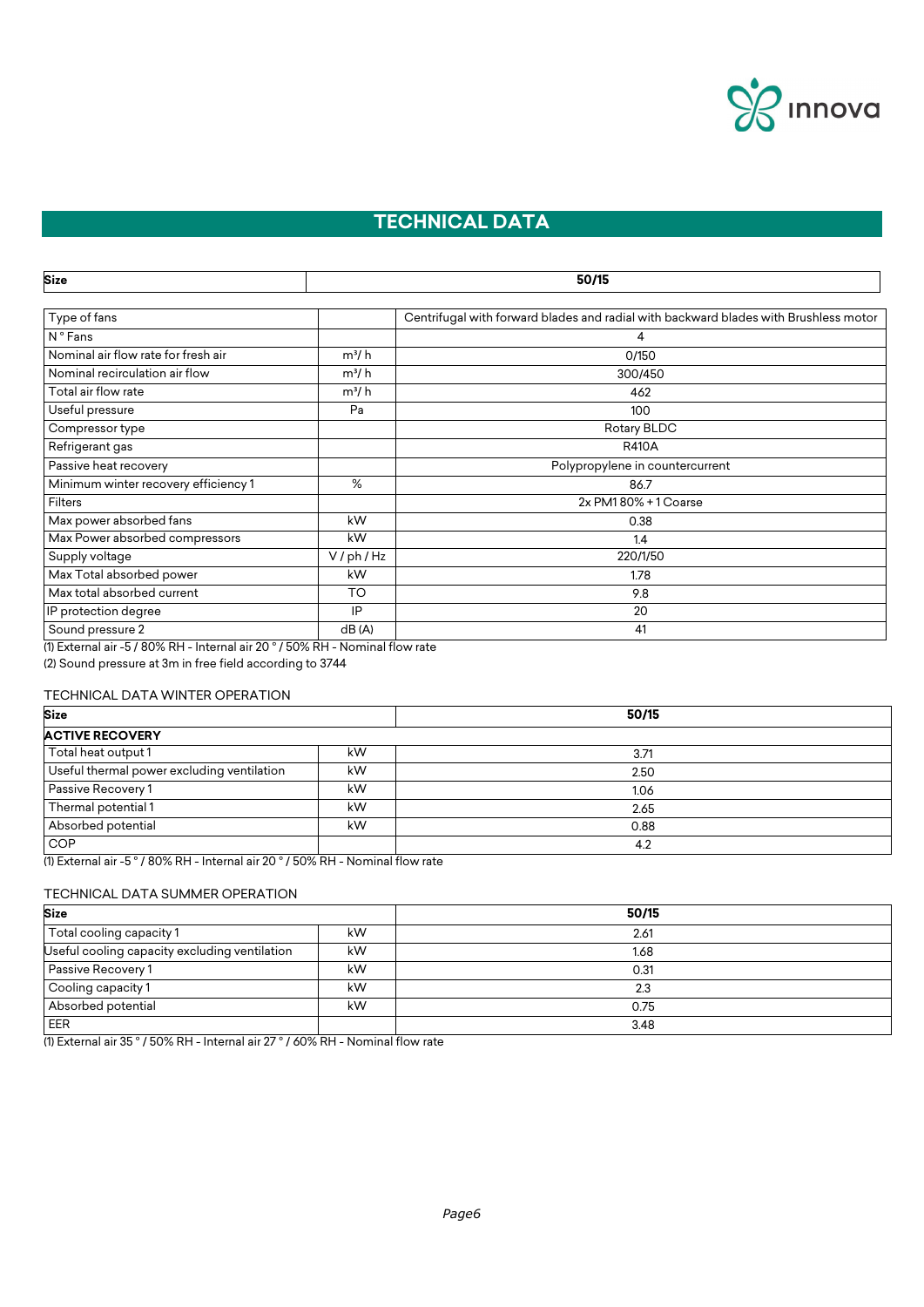

### **CURVES HRA-I PLUS 50/15**



1) - External air temperature -5 ° relative humidity 80%. ambient temperature 20 ° C; relative humidity 50%, 2) - External air temperature 35 °, relative humidity 50%. ambient temperature 27 ° C; relative humidity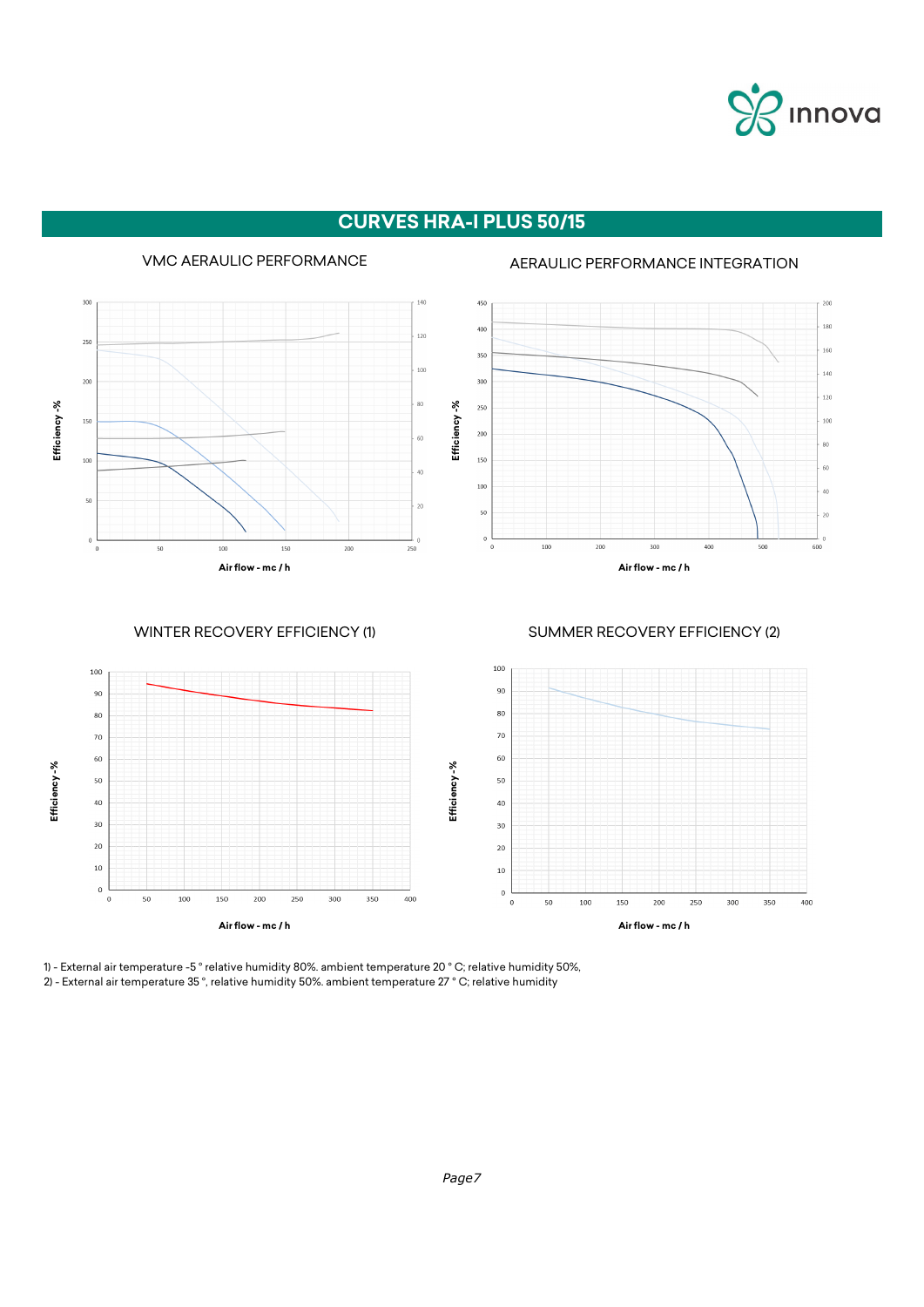

### **DIMENSIONAL DATA AND OPERATING SPACES VERSIONS 50/25**



| Template          | <b>HRA-I PLUS</b> | 50/15   |
|-------------------|-------------------|---------|
| Width L           | mm                | 960     |
| Depth P           | mm                | 1000    |
| Height H.         | mm                | 260     |
| <b>Entry bxh</b>  | Mm                | 700x140 |
| $DN1 - 2 - 3 - 3$ | mm                | 160     |
| <b>DN4-5</b>      | mm                | 200     |
| Condensation      | <b>OR</b>         | 16      |
| Weight            | kg                | 75      |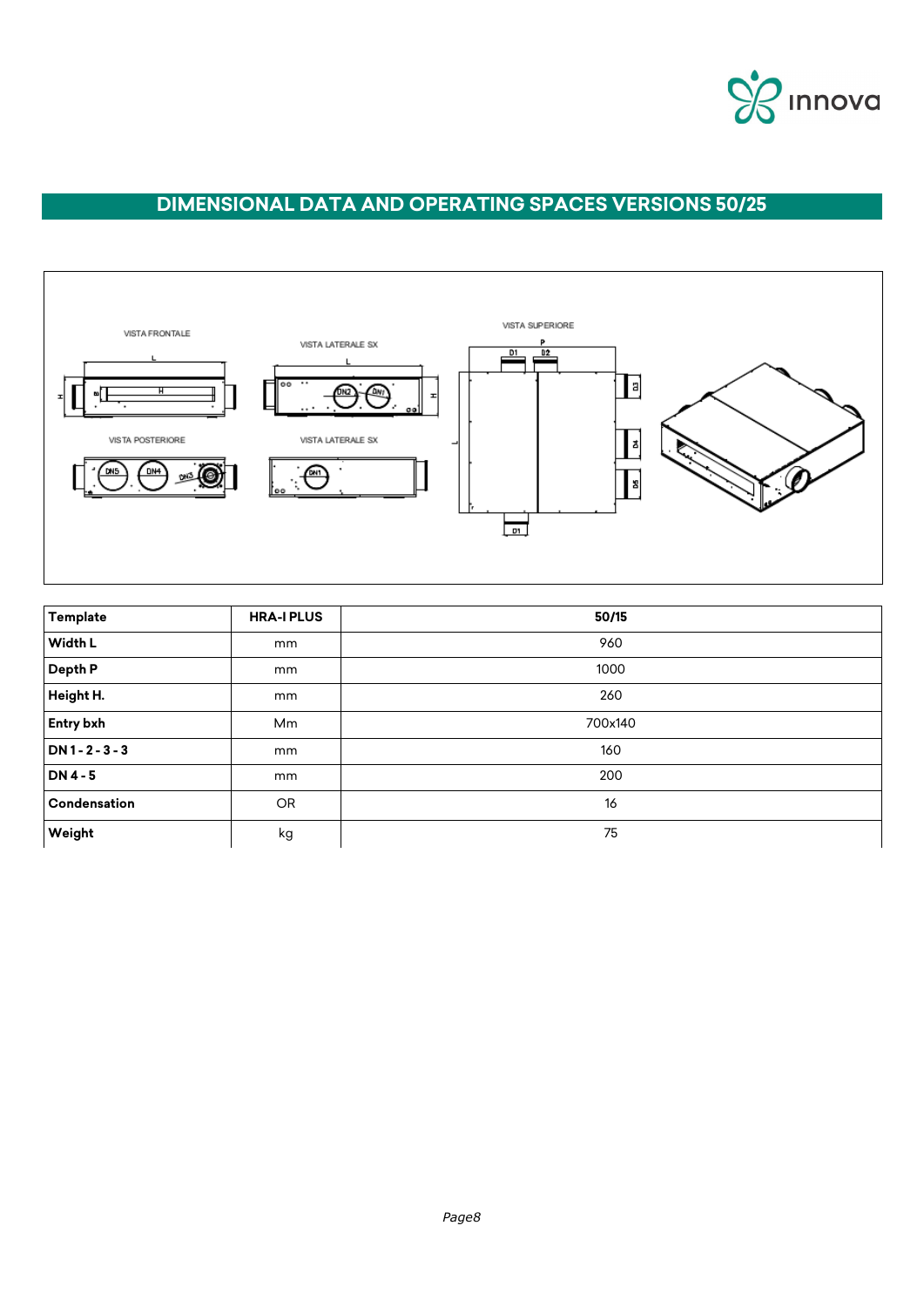

# **TENDER SPECIFICATIONS**

| HRA-I PLUS 50/15 unit |                                                                                                                                                                                                                                                                                                                                                                        |
|-----------------------|------------------------------------------------------------------------------------------------------------------------------------------------------------------------------------------------------------------------------------------------------------------------------------------------------------------------------------------------------------------------|
|                       | Ventilation and dehumidification unit with static and thermodynamic heat recovery and high efficiency recirculation and air<br>conditioning functions, compact dimensions for ceiling or floor installation;                                                                                                                                                           |
|                       | Specific unit for ventilation in single residential buildings and collective apartments with low energy requirements in combina-<br>tion with systems requiring ventilation and air treatment in the rooms.                                                                                                                                                            |
|                       | <b>CONSTRUCTION FEATURES</b>                                                                                                                                                                                                                                                                                                                                           |
|                       | Side structure in double panels in galvanized internally and externally with internal insulation thickness 10 mm;                                                                                                                                                                                                                                                      |
|                       | Compact dimensions for simplified installation with easily accessible bottom panel for maintenance and inspection.                                                                                                                                                                                                                                                     |
|                       | Circular inlets with sealing gasket for connection to the air ducts                                                                                                                                                                                                                                                                                                    |
|                       | Quick filter inspection, without tools and double drain for condensate evacuation;                                                                                                                                                                                                                                                                                     |
|                       | Recirculation function with dedicated fans for managing the recirculation flow rate in the phases in which a high ventilation flow<br>rate is not required;                                                                                                                                                                                                            |
|                       | Refrigeration circuit with high efficiency bldc rotary compressor, horizontal heat exchange coils, lamination device and safety<br>devices.                                                                                                                                                                                                                            |
|                       | Electric panel, excluded from the air flow with management cards and control terminal blocks                                                                                                                                                                                                                                                                           |
|                       | backward curved radial type centrifugal fans for VMC with EC motors with electronic speed control and low consumption static<br>heat exchanger in polypropylene with counter-current flows for very high sensible heat recovery efficiencies with integrated<br>bypass, low loss Pm1 class filters external air loading and stale and coarse air on the recirculation; |
|                       | Electrical panel on board the unit with microprocessor and dedicated regulation. Fan management, temperature display, timed<br>dirty filter management, air quality sensor management with flow modulation, humidity sensor management for dehumidifica-<br>tion model;                                                                                                |
|                       | Control panel with WIFI and APP for wall installation with box for 503 built-in support or wall mounting, length 15 m.                                                                                                                                                                                                                                                 |

# **OPERATING LIMITS**

| <b>Size</b>    |                     | 14/20/30 HY  | 50/15 HY    |
|----------------|---------------------|--------------|-------------|
| WARM UP        |                     | Internal Air | Outdoor Air |
|                | $\circ$ $\sim$<br>◡ | 10/25        | $-20/20$    |
| <b>COOLING</b> |                     | Internal Air | Outdoor Air |
|                | $\circ$ $\sim$<br>◡ | 18/28        | 20/38       |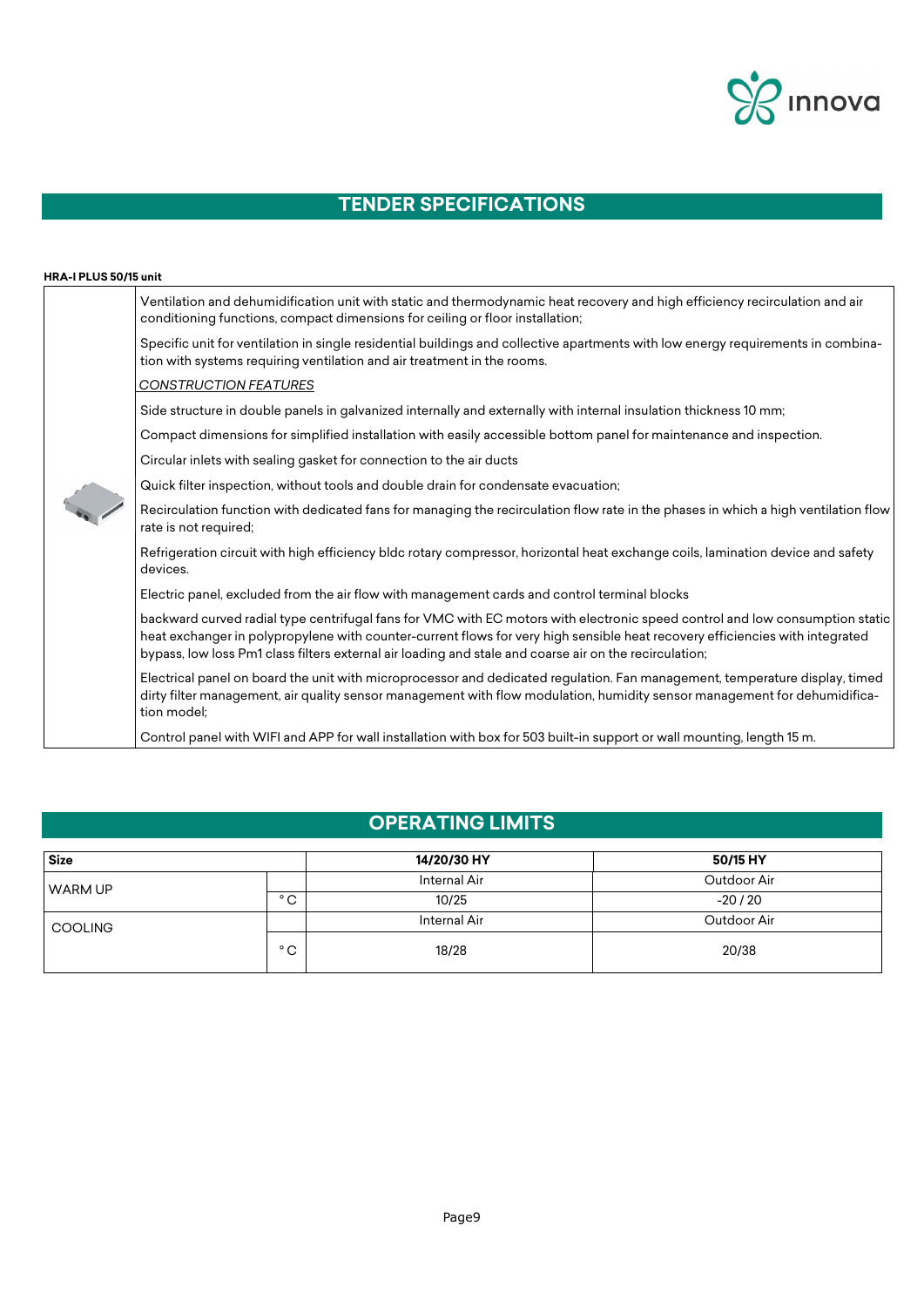

### **UNIT ORDER CODES**

| Template         | <b>Description</b>                                                                                                                  | Code               |
|------------------|-------------------------------------------------------------------------------------------------------------------------------------|--------------------|
| HRA-I PLUS 50/15 | Ventilation unit with heat recovery with recirculation and inverter-integrated air source heat<br>pump with backup electric heater. | <b>VRVA50O04II</b> |

### **ACCESSORIES ORDERING CODES**

#### **Remote control panel**

| Template    | Everyone                                                                                                                                                   |
|-------------|------------------------------------------------------------------------------------------------------------------------------------------------------------|
| Description | SMART TOUCH wall-mounted control panel with thermostat and probe for temperature, relative humidity and ambient<br>air quality. Black color / White color. |
| Code        | ECA031II / ECB031II                                                                                                                                        |

### **Remote control panel**

| Template    | Everyone                                                                                                                                                                                        |
|-------------|-------------------------------------------------------------------------------------------------------------------------------------------------------------------------------------------------|
| Description | SMART TOUCH wall-mounted control panel with thermostat and temperature, relative humidity and air quality probe in<br>the room with integrated WiFi module, InnovAPP. Black color / White color |
| Code        | ECA032II / ECB032II                                                                                                                                                                             |

### **Active filters**

| Template    | Everyone                |
|-------------|-------------------------|
| Description | Activated carbon filter |
| Code        | <b>GR1131II</b>         |

### **Replacement filters**

| Template    | Everyone                              |
|-------------|---------------------------------------|
| Description | Kit of 2 ePM1 80% replacement filters |
| Code        | <b>GR1223II</b>                       |

### **Recirculation filters**

| Template           | Everyone                                   |
|--------------------|--------------------------------------------|
| <b>Description</b> | Kit 2 ISO Coarse filters for recirculation |
| Code               | <b>GR1132II</b>                            |

### **Recirculation filters**

| Template                  | Everyone                                              |
|---------------------------|-------------------------------------------------------|
| <i><b>Description</b></i> | Kit $2 + 2$ recirculation and renewal filters ePM180% |
| Code                      | <b>GR1133II</b>                                       |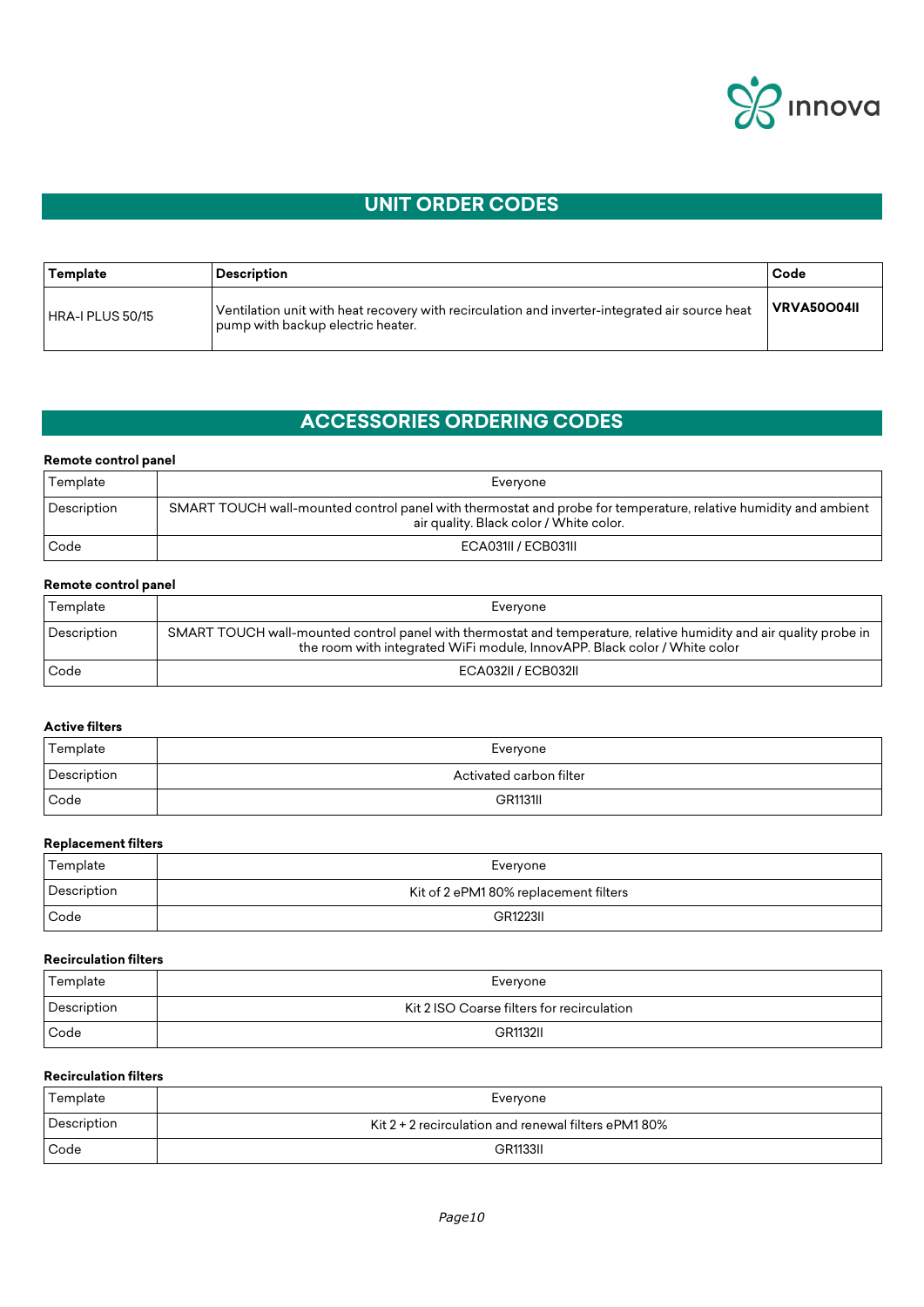

### **Delivery grille**

| Template    | Everyone                                                                                            |
|-------------|-----------------------------------------------------------------------------------------------------|
| Description | Delivery grille in aluminum with double row of adjustable fins, white color. Dimensions: 450x225 mm |
| Code        | <b>GR1119II</b>                                                                                     |

#### **Suction grille**

| Template    | Everyone                                                                             |
|-------------|--------------------------------------------------------------------------------------|
| Description | Suction grille with extractable aluminum filter, white color. Dimensions 450x 225 mm |
| Code        | <b>GR1120II</b>                                                                      |

### **Universal isolated plenum box**

| Template    | Everyone                                                                                                    |
|-------------|-------------------------------------------------------------------------------------------------------------|
| Description | Insulated plenum box with unit connection flange and two circular inlets DN 160mm. Dimensions 850x175x175mm |
| Code        | <b>GR1116II</b>                                                                                             |

#### **Universal isolated plenum box**

| Template    | Evervone                                                                                                                     |
|-------------|------------------------------------------------------------------------------------------------------------------------------|
| Description | Insulated plenum for supply / return with 2 DN 160mm inlets, 1 DN160 plug and grid connection.<br>Dimensions: 450x175x175 mm |
| Code        | GR1118II                                                                                                                     |

#### **Universal isolated plenum box**

| Template    | Everyone                                                                                                                                              |
|-------------|-------------------------------------------------------------------------------------------------------------------------------------------------------|
| Description | Insulated plenum box with unit connection flange and with pre-cut for outlets DN75 or DN90 2 + 12 + 2 corrugated pipes.<br>Dimensions: 850x175x175 mm |
| Code        | <b>GR1122II</b>                                                                                                                                       |

#### **Universal isolated plenum box**

| Template    | Everyone                                                                                                              |
|-------------|-----------------------------------------------------------------------------------------------------------------------|
| Description | Insulated plenum box with flange and unit connection and four circular inlets DN125 mm.<br>Dimensions: 850x175x175 mm |
| Code        | <b>GR1123II</b>                                                                                                       |

#### **Universal isolated plenum box**

| 'Template   | Evervone                                               |
|-------------|--------------------------------------------------------|
| Description | Insulated plenum with single external air intake DN200 |
| Code        | <b>GR1124II</b>                                        |